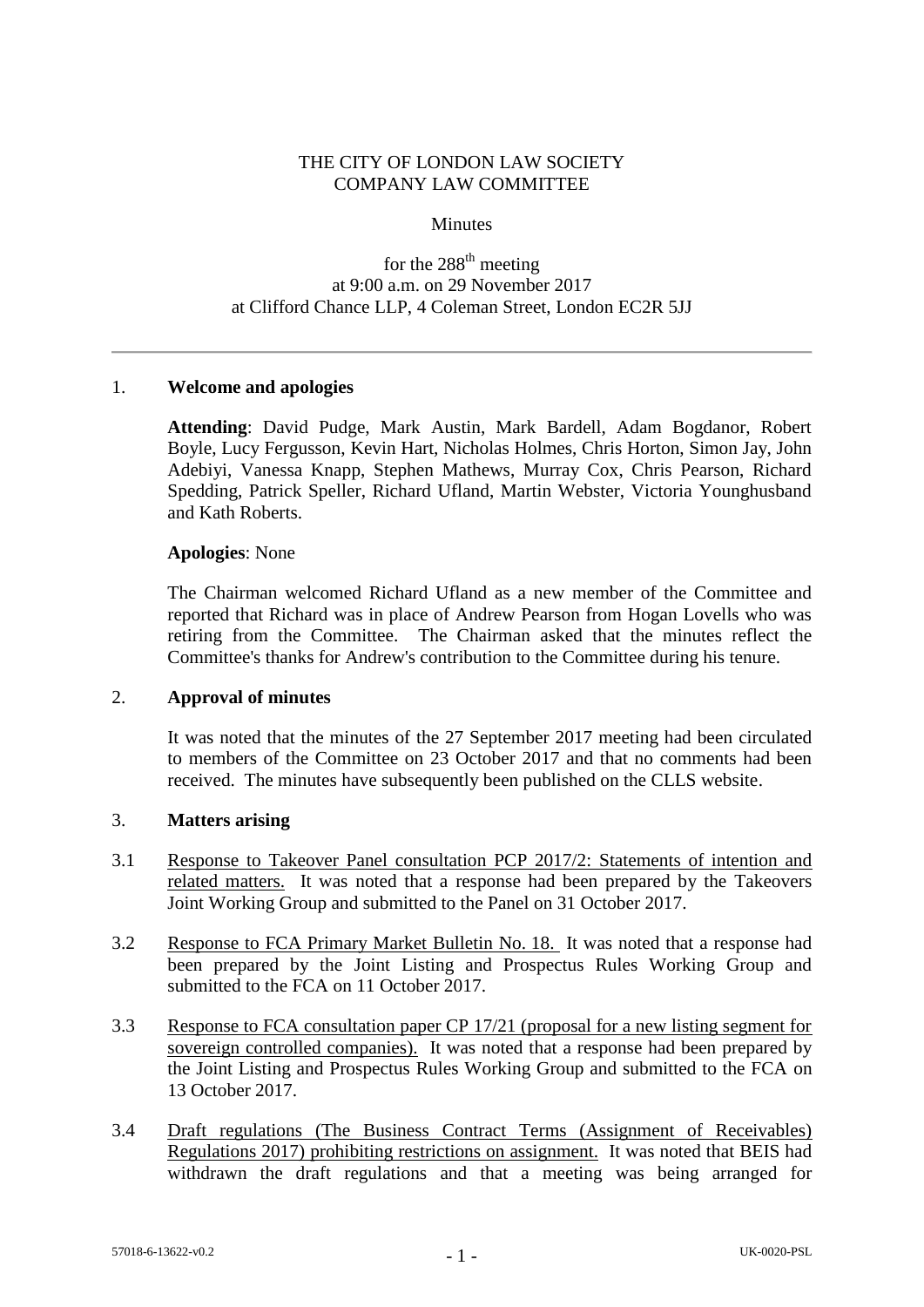7 December 2017 between BEIS and a working group drawn from various CLLS Committees to discuss how best to address the concerns raised in relation to the regulations and to seek to agree new drafting. The Chairman would be attending this meeting on behalf of the Committee. The Committee noted that the key issues from it from a corporate perspective were to have both asset purchase agreements and share sale and purchase agreements and any associated transitional services agreements treated as being outside the scope of the regulations given the distinct nature of those agreements did not appear to be within the policy aim of the regulations.

- 3.5 HMRC guidance for companies wishing to self-report failure to prevent facilitation of UK tax evasion. It was noted that HMRC had published guidance on 29 September 2017 for companies/partnerships to report on their own behaviour, or "self-report" when they have failed to prevent the facilitation of UK tax evasion.
- 3.6 BEIS updates guidance webpage and its guidance to reporting on payment practices and performance. It was noted that on 11 October 2017, BEIS had updated its guidance webpage and guidance on reporting on payment practices and performance. The Committee noted that the guidance contains information on the treatment of disbursements by law firms under the regulations.
- 3.7 FRC feedback statement on auditors and preliminary announcements.It was noted that on 24 October 2017, the FRC had published a feedback statement following its consultation on the role of the auditor in preliminary announcements (launched on 27 April 2017).
- 3.8 Updated MAR Q&A: It was noted that on 30 October 2017, the Joint CLLS/Law Society CLC MAR Working Group had republished its MAR Q&A with an updated Q7. This update had been made in light of the updated Q&A 7.7 in ESMA's Q&A on MAR published on 6 July 2017 as ESMA's views in Q&A 7.7 were incompatible with the original version of Q7 of the MAR Working Group's MAR Q&A.

It was noted that the previously held view was that that where a person was a director of both company A and company B, in circumstances where company B dealt in the shares of company A, company B would not be treated as a PCA of the director (which would require company B to notify company A and the FCA of its dealing) so long as he or she was not the sole director of company B or otherwise controlled B's management decisions. However, the Committee noted that as a result of the ESMA Q&A published in July 2017, the position had been altered. Company B would be treated as a PCA of a director, simply by virtue of the individual being a PDMR of company B. As such, were company B to deal in company A's financial instruments, company B would need to notify company A and the FCA of any such dealing. The Working Group's updated MAR Q&A clarified this change in practice and offered some practical advice to market participants to assist directors with multiple directorships avoid this situation arising. In particular, where a director of company B recuses him/herself from any decision-making process relating to a proposal to deal in company A's financial instruments and the director does not otherwise influence company B's decision to deal in the financial instruments of company A, then company B should not be treated as a PCA of that director.

3.9 New FCA rules to reform the availability of the information in the UK equity IPO process. It was noted that on 26 October 2017, the FCA published policy statement,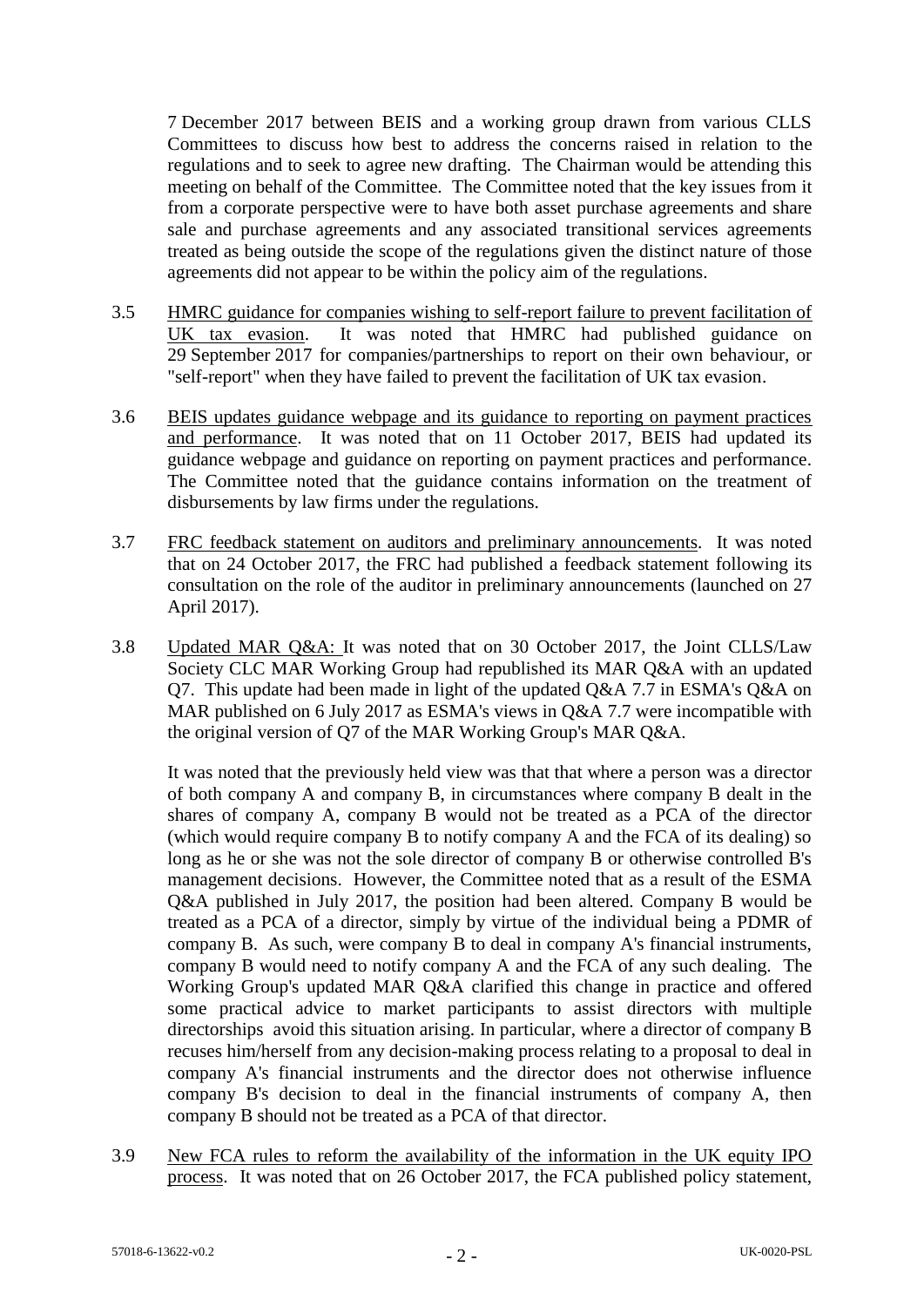PS 17/23, containing the text of new COBS rules and guidance intended to improve the range, quality and timeliness of information made available to market participants during the UK equity IPO process and that the new rules and guidance take effect on 1 July 2018.

- 3.10 FCA policy statement, PS 17/22, entitled "Review of the Effectiveness of Primary Markets: Enhancements to the Listing Regime". It was noted that FCA policy statement PS17/22 was published in response to the FCA's February 2017 consultation (CP 17/4) and that the FCA is pressing ahead with the changes proposed in CP 17/4 by means of the introduction of new technical notes and Listing Rule changes which take effect on 1 January 2018.
- 3.11 FCA feedback statement, FS 17/3, to DP 17/2 Review of the Effectiveness of Primary Markets: the UK Primary Markets Landscape. It was noted that in this feedback statement the FCA identified three areas that it believes merit further consideration and in relation to which it will continue to engage with stakeholders: (i) the positioning of the standard versus premium listing; (ii) the provision of patient/scaleup capital to companies requiring long term investment (in particular in the context of supporting the growth of science and technology companies); and (iii) retail access to debt markets. The Committee agreed to keep a watching brief on those issues and noted that it may be appropriate for the Joint Listing and Prospectus Rules Working Group to respond to any future proposals published by the FCA.
- 3.12 Joint Committee Working Group draft notes on guarantees and intra-group loans in light of the positions reflected in TECH 02/17. It was noted that these notes were first circulated to the Committee on 7 November 2017 and discussed on a call on 13 November 2017. It was further noted that the issues raised in those notes had been discussed at the From Counsel panel session on 27 November 2017. The Joint Committee Working Group intended to review the notes before discussing them with Martin Moore QC and the ICAEW.
- 3.13 LSE published a Market Notice confirming amendments to the Rules of the LSE in preparation for MiFID II. It was noted that on 1 November 2017, the LSE published Market Notice N09/17 which confirms amendments to the Rules of the LSE in preparation for MiFID II and following a general rule book review and that the new Rules will become effective on 3 January 2018.

## 4. **Discussions**

4.1 ESMA's Q&A on the Market Abuse Regulation (MAR) (Q&A6.1). The Chairman reminded the Committee of the concerns raised at the September Committee meeting regarding Q&A6.1 of the ESMA MAR Q&A and the risk that standard hedging of share awards or currency and other day to day corporate treasury actions undertaken by non-regulated corporate issuers may be caught, triggering obligations under Article 16(2) MAR (which sets out surveillance and reporting obligations in relation to the prevention and detection of market abuse). At the September Committee meeting Victoria Younghusband had agreed to discuss this issue further with the FCA.

Victoria reported back to the meeting that she had spoken to the FCA about this concern and had been told that the FCA policy team will be working closely with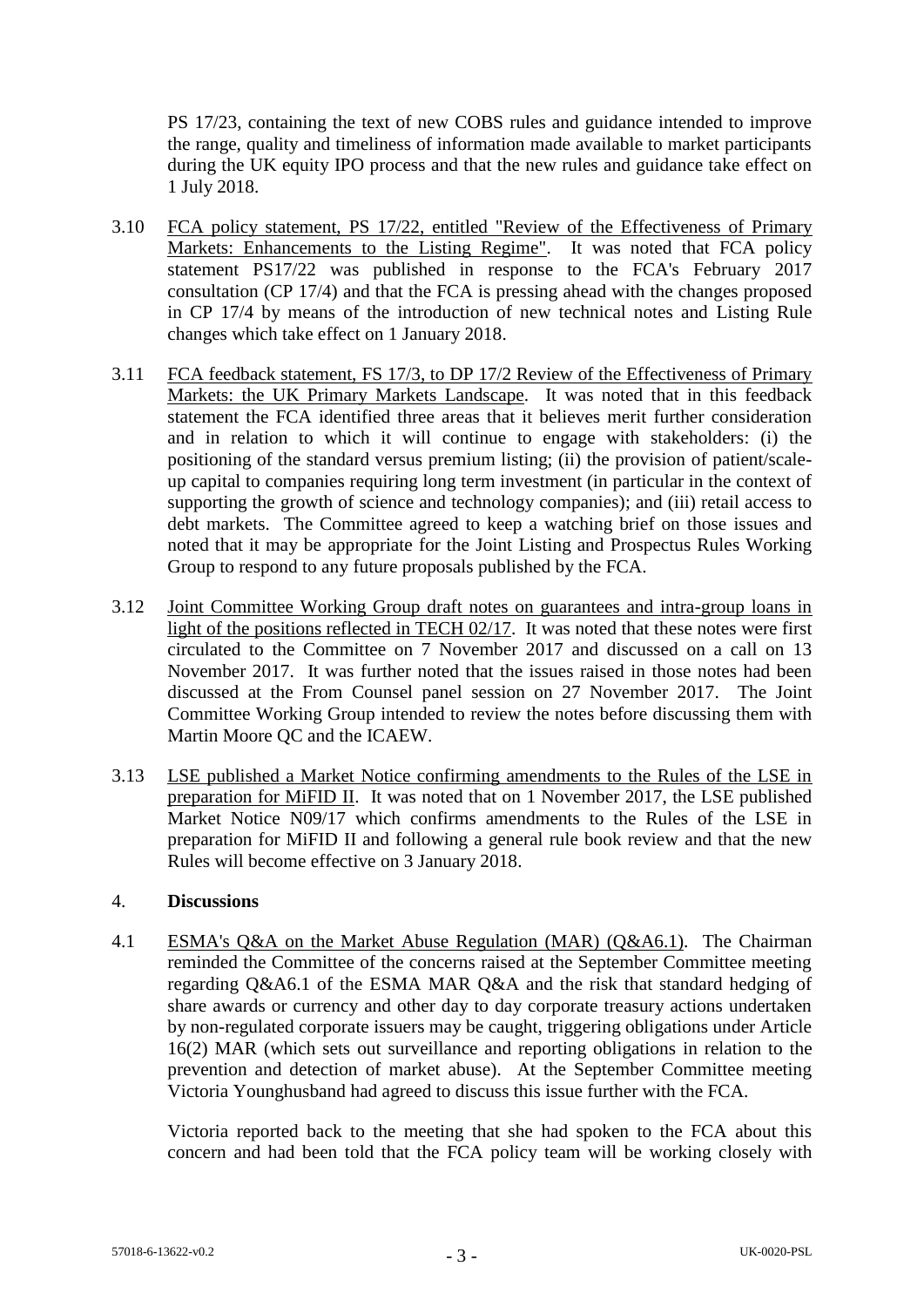Supervision on this. There was, however, no clarity over whether and, if so, when they would publish guidance on this point.

The FCA is also stepping up its engagement with firms to ensure a consistent message.

It was agreed that this is an area that would be worth drawing to the attention of corporate treasurers. Murray Cox agreed to contact the Association of Corporate Treasurers in this regard.

Separately, the Chair reported that he had been in touch with Jim Moran at the FCA to discuss plans to expand the Committee's engagement with the FCA beyond MAR issues. A meeting is expected to be scheduled between the Committee and the FCA in the early 2018 and Committee members were encouraged to send any issues for discussion at this meeting in relation to the Listing Rules or the Prospectus Rules to either the Chairman or Kath Roberts.

Electronic AGMs: Whether s.311(b) CA 2006 requires a physical location to be stated as the "place of the meeting". Notwithstanding that the Committee had debated this issue at its September 2017 meeting, the Committee discussed this issue again in light of the From Counsel panel session held on 27 November 2017 where it was debated. The meeting also noted the recently published views of the Investment Association and the Institutional Shareholder Service, neither of which will support proposals which allow for the holding of a wholly virtual AGM. The meeting noted, however, that hybrid meetings (with both a physical and virtual place of meeting) were permissible. With regard to the uncertainties surrounding s.311(b), it was noted that this might be an area to raise with BEIS in the future as the issue could be resolved if the Companies Act 2006 were to be amended to clarify that wholly virtual meetings were permissible. It was recognised that individual firms would need to take a view on the issues when advising clients, although the Committee noted that, given the position taken by both the IA and the ISS, companies were, in any event, unlikely to seek to convene wholly virtual AGMs.

4.2 Prospectus Regulation conversion exemption. Mark Bardell referred the Committee to the paper circulated in advance of meeting which highlighted practical difficulties that had arisen in relation to listed investment funds as a result of the changes to the Prospectus Regulation which had introduced a cap of 20% on the exemption from having to publish a prospectus when new shares of a listed share class arise on the conversion of any listed or unlisted securities. The note also set out proposed alternative approaches for addressing these difficulties.

The Committee's agreement was sought for the note to be submitted to the FCA on behalf of the Committee. The Chairman and the Committee were supportive of this. Members were asked to share the note with colleagues who advise listed investment funds and for any comments on the note to be passed to Mark, following which it would be submitted to the FCA on behalf of the Committee.

4.3 New FCA rules to reform the availability of the information in the UK equity IPO process. The Committee discussed the new rules and thought it likely that market practice would develop such that, rather than unconnected analysts being granted access to management at the same time as the connected analysts, the timetable would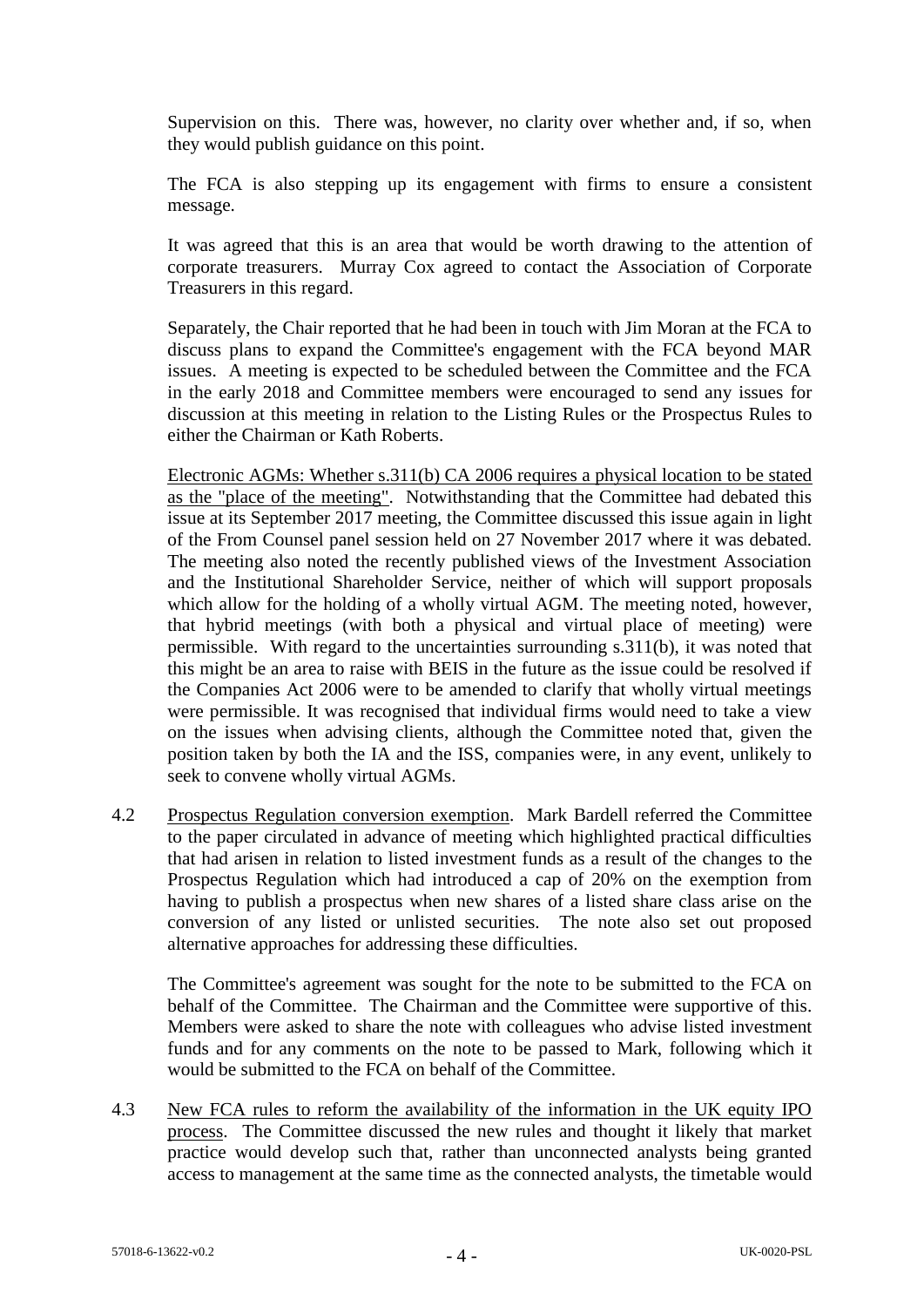be structured to allow for a seven day gap between the publication of the approved registration document and publication of any analyst research, in order to give unconnected analysts time to prepare their own research.

It was reported that AFME were to progress the preparation of industry guidelines, intended to set out how unconnected analysts could participate in the preparation of research on IPOs.

- 4.4 BEIS consultation on national security and infrastructure investment review. The Committee noted that on 17 October 2017, BEIS published a Green Paper setting out proposals to reform how the government scrutinises investments for national security purposes and that the Green Paper includes: (i) short term proposals that will enable the government to intervene in mergers that raise national security concerns by amending the turnover threshold and share of supply tests within the Enterprise Act 2002 for companies that design or manufacture military and dual use products, and companies in parts of the advanced technology sector; and (ii) long term proposals that will allow for better scrutiny of transactions that may raise national security concerns. It was noted that the consultation closed on 14 November 2017 for the short term proposals and that the CLLS Competition Working Group had submitted a response. The consultation in relation to the long term proposals closes on 8 January 2018.
- 4.5 Brexit: (i) European Commission Notice to Stakeholders: withdrawal of the United Kingdom and EU rules on company law published on 21 November 2017 and (ii) update on Brexit discussions with CLLS Sub Committee Chairs.

The Committee considered the European Commission Notice to Stakeholders. . It was noted that this set out the position as a matter of EU law, but did not consider what the position would be as a matter of English law once Brexit had happened.

Vanessa Knapp highlighted that there is a potential risk for companies incorporated in the UK which have their central administration in another EU member state which adopts the "real seat" approach to company law (rather than the "incorporation approach"). In such member states such as Germany, for example, it is likely that, in the absence of a change in local law, the shareholders of such companies could be found liable for the debts of the company (i.e. they would lose recognition of their limited liability status in Germany). Companies affected by this will need to consider what action to take prior to Brexit. The meeting discussed the issue of freedom of establishment laid down in the Treaty on the Functioning of the European Union (**TFEU**) and the means by which a company may seek to move its registered office from one member state to another given there is no process set out under EU law to do this, whilst noting, however, that a member state could be found to be in breach of Treaty law if it failed to allow it.

Reference was made to the recent case of **Polbud**, which came before the ECJ in October 2017, regarding freedom of establishment (Case C-106/16). In that case, the ECJ had been asked to give a preliminary ruling in the context of an action brought by Polbud, a Polish incorporated company, against a decision to refuse its request that it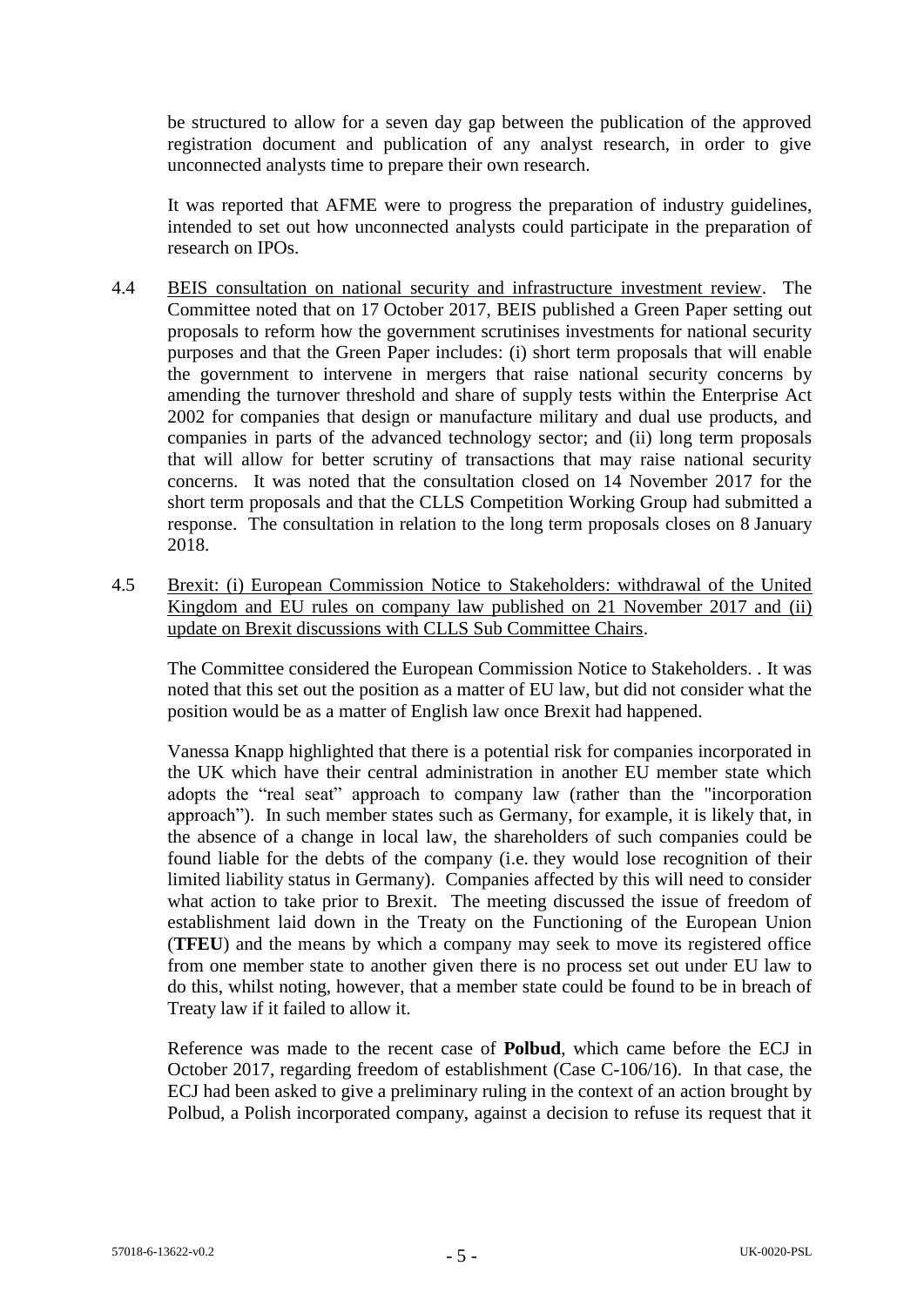be removed from the Polish commercial register following the transfer of its registered office to Luxembourg.<sup>1</sup>

After discussion, it was noted that it would be helpful if Companies House had a clear policy on their approach were a UK incorporated company to seek to move its registered office to another member state, or were a company incorporated elsewhere in the EU to seek to move its registered office to the UK.

Vanessa also reported that the Law Society had been discussing with BEIS whether the UK should retain a cross-border merger regime post-Brexit, in light of the fact that the current cross-border merger regime, which is derived from EU law and requires reciprocity between member states, is unlikely to continue in its current form post-Brexit. It was noted that Luxembourg and Jersey already have regimes which allow for cross-border mergers of domestic companies with countries incorporated in third countries such that there were regimes that the UK could seek to replicate in this regard should it wish to do so.

Separately, the Chairman suggested that it would be helpful to ask BEIS to come and speak to the Committee about its general policy approach in relation to Brexit and to discuss with BEIS how the challenge of reviewing the reams of secondary legislation still be to published in order to maintain the existing status quo of UK law post-Brexit could be best managed. The Chairman is to contact Andrew Death at BEIS (who recently spoke to the Law Society Company Law Committee) to invite him to the January meeting.

It was also noted that BEIS are currently consulting on whether the UK should adopt IFRS or its own version (UK IFRS), post-Brexit. Members interested in attending a meeting with BEIS on this issue were asked to contact Lucy Fergusson.

Kevin Hart reported back on the meeting of the CLLS Sub Committee Chairs. Kevin reminded the Committee that the CLLS had established two specific committees to assist with Brexit related issues, namely:

 the Brexit Law Committee, chaired by Robert Elliott, which is focused on cross-border issues; and

[http://curia.europa.eu/juris/document/document.jsf;jsessionid=9ea7d2dc30d6f3cf77c9f21d4d3b88f9936a3b](http://curia.europa.eu/juris/document/document.jsf;jsessionid=9ea7d2dc30d6f3cf77c9f21d4d3b88f9936a3b956510.e34KaxiLc3qMb40Rch0SaxyMchb0?text=&docid=195941&pageIndex=0&doclang=EN&mode=req&dir=&occ=first&part=1&cid=924555) [956510.e34KaxiLc3qMb40Rch0SaxyMchb0?text=&docid=195941&pageIndex=0&doclang=EN&mode=re](http://curia.europa.eu/juris/document/document.jsf;jsessionid=9ea7d2dc30d6f3cf77c9f21d4d3b88f9936a3b956510.e34KaxiLc3qMb40Rch0SaxyMchb0?text=&docid=195941&pageIndex=0&doclang=EN&mode=req&dir=&occ=first&part=1&cid=924555) [q&dir=&occ=first&part=1&cid=924555](http://curia.europa.eu/juris/document/document.jsf;jsessionid=9ea7d2dc30d6f3cf77c9f21d4d3b88f9936a3b956510.e34KaxiLc3qMb40Rch0SaxyMchb0?text=&docid=195941&pageIndex=0&doclang=EN&mode=req&dir=&occ=first&part=1&cid=924555)

1

<sup>1</sup> The Polish commercial registry refused to remove Polbud from its register on the basis that Polbud could not produce to it documentation relating to its liquidation. Polbud argued that there was no need to produce such documentation on the basis that it was not being wound up, but was moving its registered office to Luxembourg, where it would continue its existence as a company incorporated under Luxembourg law. The ECJ was asked to give a preliminary ruling on the application of Article 49 and 54 of the TFEU. In this case the ECJ held that, by requiring the liquidation of the company in question, the national legislation in issue is liable to impede, if not prevent, the cross border conversion of a company and therefore constitutes a restriction on freedom of establishment. Such a restriction is only permissible if it is justified by overriding reasons in the public interest and is appropriate for ensuring the attainment of the objective in question and does not go beyond what is necessary to attain that objective. In this instance, the ECJ found that Polish legislation requiring mandatory liquidation of a company wishing to transfer its registered office to another member state goes beyond what is necessary to protect the interests of creditors, minority shareholders and employees of the company transferred. Link to case: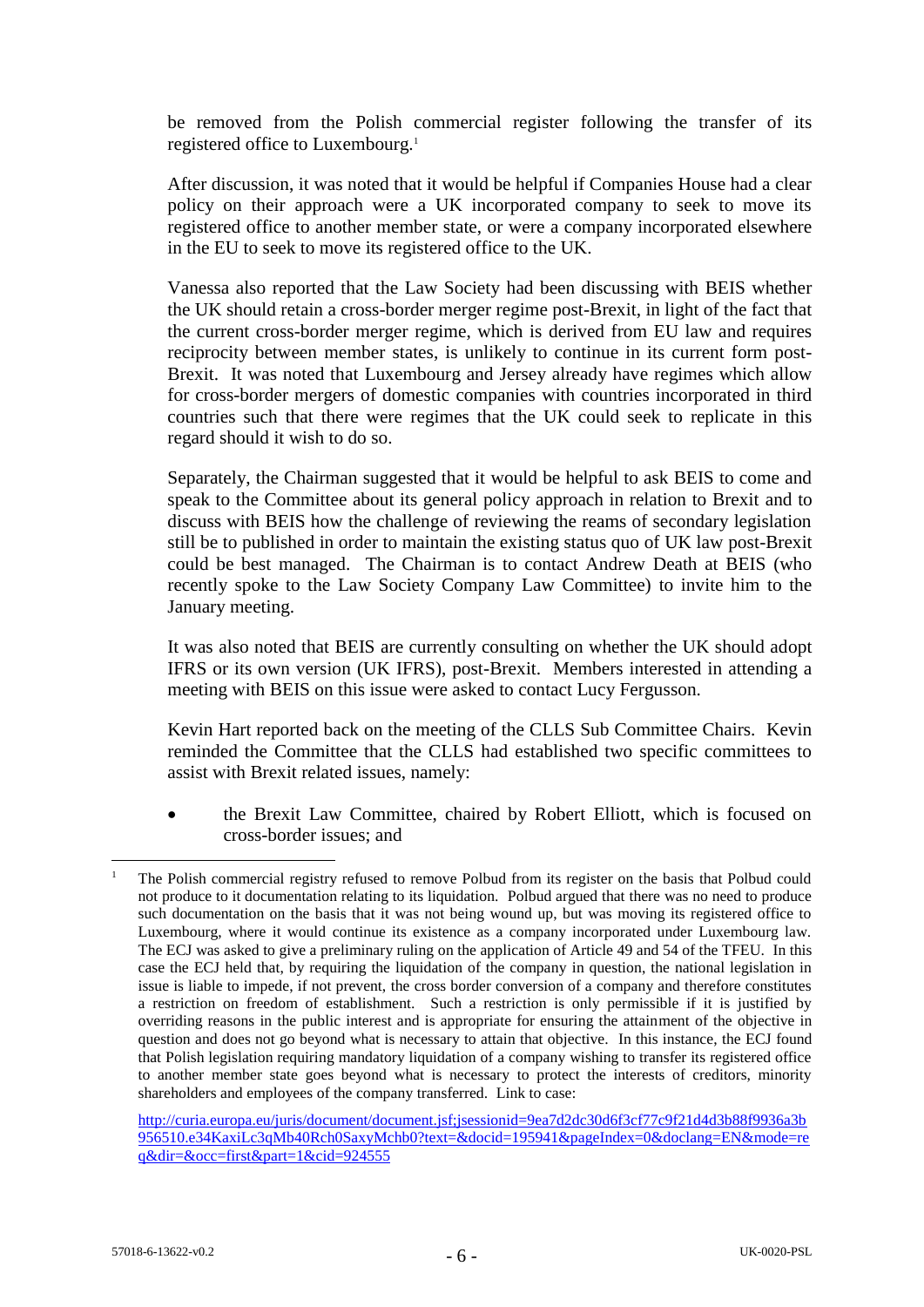the Mutual Market Access Group, chaired by Edward Braham, which is focused on issues of concern to BEIS.

It was also noted that the Commercial Law Committee is intending to set up a specialist GDPR committee and intends to advertise for members in the new year.

### 5. **Recent developments**

### 5.1 **Company Law**

It was noted there were no items in relation to Company Law to be considered.

### 5.2 **Corporate Governance**

The Committee noted that the publication by the FRC of its consultation on the UK Corporate Governance Code was imminent and that the changes are expected to apply to financial years starting on or after 1 January 2019. It was also noted that the GC100 is intending to refresh its guidance on s.172 CA 2006 duties in Spring 2018, and that the guidance is intended to offer practical examples and assistance to companies in interpreting the new legislative requirement for large companies to explain how their directors comply with the requirements of s.172 CA 2006. This legislation is expected to be published by Government by not later than March 2018. The Chairman reported that he had met with Ben Matthews, the Company Secretary at HSBC, who is leading the GC100 working group which is preparing the s.172 guidance and had offered the Committee's support with this work if that would be helpful. Ben had appreciated the offer and agreed to keep the Chairman informed of the working group's progress.

The Committee noted that on 16 November 2017, ISS published updates to its 2018 Proxy Voting Guidelines, which include a new policy on virtual meetings.

The Committee noted that on 26 September 2017, ICSA and the IA published guidance entitled The Stakeholder Voice in Board Decision Making and that the Committee meeting held on 27 September 2017 had already considered this report.

The Committee noted that on 12 October 2017, the Parker Review Committee had published its final report into the ethnic diversity of UK boards, following its consultation on the report launched in November 2016.

The Committee noted that on 9 October 2017, the Institute of Directors published The 2017 Good Governance Report, whereby stakeholders can assess the overall standard of corporate governance at the largest UK listed companies by reference to the IoD's Good Governance Index.

The Committee noted that on 11 October 2017, the Best Practice Principles Group for Shareholder Voting Research issued a press release announcing the launch of a consultation on its Best Practice Principles for Shareholder Voting Research and Analysis and that the consultation closed on 15 December 2017.

The Committee noted that in the response to the Green Paper on corporate governance, the Government had invited the IA to maintain a public register of listed companies encountering shareholder opposition of 20% or more to executive pay and other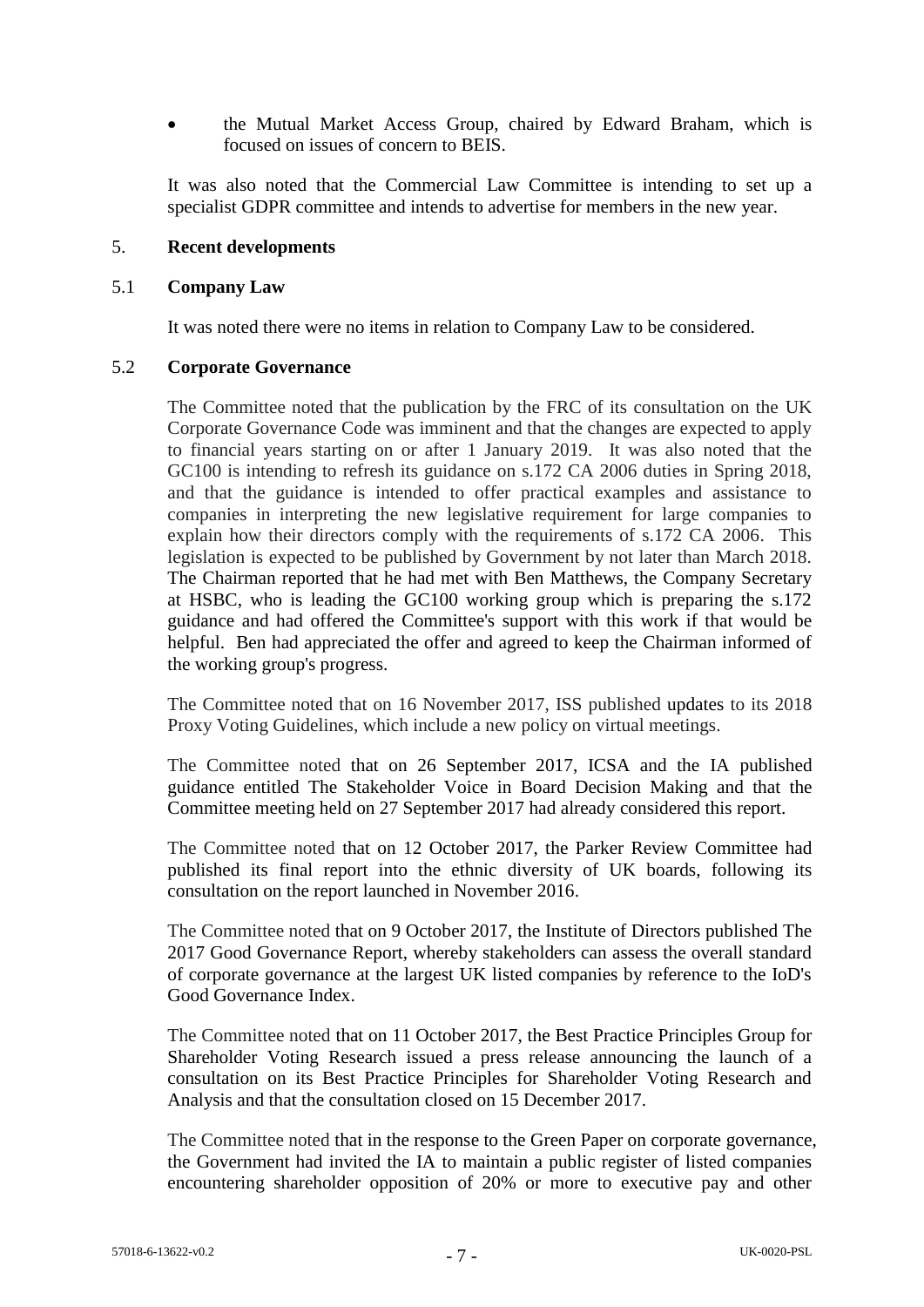resolutions. The Committee also noted that on 26 October 2017, the IA announced that it was writing to all companies in the FTSE All-Share which received votes of 20% or more against any resolution or withdrew a resolution in 2017 and giving these companies the opportunity to provide a public explanation on how they have addressed their shareholders' concerns following the shareholder vote before the public register goes live at the end of 2017.

The Committee noted that on 3 November 2017, the IA wrote to the chairmen of remuneration committees of FTSE 350 companies to outline the key changes to The Investment Association Principles of Remuneration for 2018, and to highlight the items of focus for the 2018 AGM season.

The Committee noted that on 9 November 2017, the Hampton-Alexander Review published a supplemental report on improving the gender balance in the leadership of FTSE companies.

The Committee noted that, on 13 November 2017, the European Commission published a consultation on the duties of institutional investors and asset managers regarding sustainability.

The Committee noted that, on 14 November 2017, the Department for Digital, Culture, Media and Sport and HM Treasury published a report from an independent advisory group on developing a culture of social impact investing in the UK.

The Committee noted that Practical Law Corporate had published a report on the key trends from the 2017 reporting and AGM season.

## 5.3 **Reporting and Disclosure**

The Committee noted that on 4 October 2017, the FRC's Financial Reporting Lab published an implementation study on how companies have responded to investor calls for better disclosure of dividends in the second year of reporting since it published its November 2015 report entitled "Disclosure of dividends – policy and practice".

The Committee noted that on 12 October 2017, BEIS published a consultation paper seeking views on its proposals for a streamlined and more effective energy and carbon reporting framework. It was noted that as the CRC Energy Efficiency Scheme is to be abolished at the end of the 2018-19 compliance year, the new framework would be implemented in April 2019.

The Committee noted that on 10 October 2017, the FRC published its advice to audit committee chairs and finance directors of companies for preparing 2017/18 annual reports.

The Committee noted that on 23 October 2017, the FRC issued a press release announcing that it has published its Annual Review of Corporate Reporting 2016/2017 which sets out the FRC's assessment of corporate reporting in the UK and that the FRC had also published its Corporate Reporting Review: Technical findings 2016/17.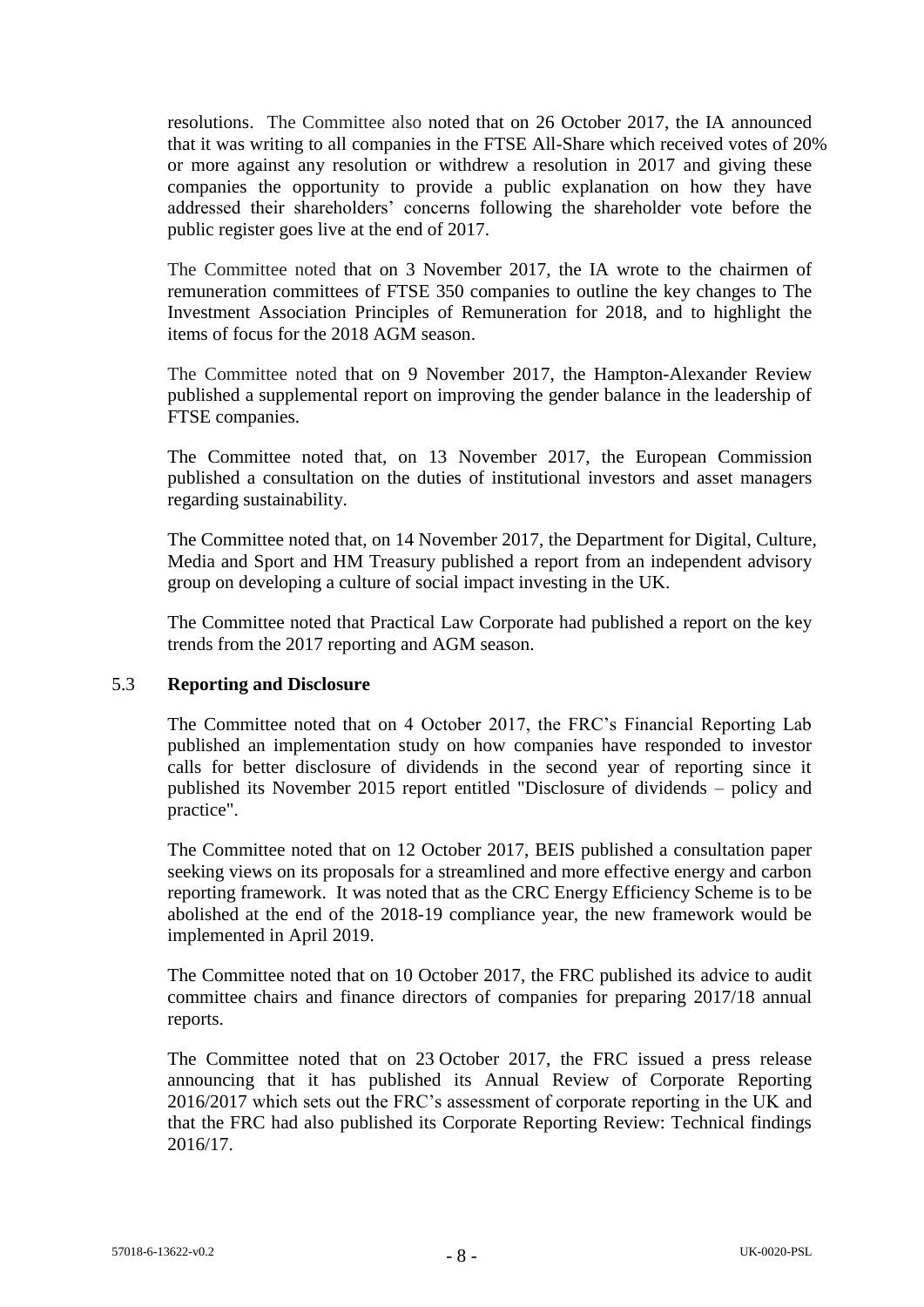# 5.4 **Equity Capital Markets**

The Committee noted that on 17 October 2017, the FCA issued a press release announcing that it has fined Rio Tinto plc £27,385,400 for breaching the DTRs by failing to carry out an impairment test and to recognise an impairment loss on the value of mining assets when publishing its 2012 interim results on 8 August 2012.

The Committee noted that on 5 October 2017, the LSE announced, in an AIM Disciplinary Notice, the public censure and £85,000 fine of Management Resource Solutions plc for breaching Rules 10, 22 and 31 of the AIM Rules for Companies.

The Committee noted that on 13 October 2017, the LSE published two notices in relation to Legal Entity Identifier (LEI) requirements: (i) Market Notice N07/17 on LEI requirement for all issuers; and (ii) AIM Notice 47 on LEI requirement for AIM companies.

The Committee noted that on 19 October 2017, the FCA published the text of Listing Rules Sourcebook and Fees Manual (Redesignation and Miscellaneous Amendments) Instrument 2017 (FCA 2017/62) which takes effect on 1 January 2018.

The Committee noted that on 20 October 2017, ESMA published an update to its Q&A on prospectus related issues  $(27<sup>th</sup>$  updated version).

The Committee noted that on 30 October 2017, ESMA published six new questions in its Q&A on its guidelines on alternative performance measures for listed issuers.

## 5.5 **MAR**

The Committee noted that on 29 September 2017 and again on 21 November 2017, ESMA published updated versions of its Q&A on the MAR. It was noted that the new Q&A were consistent with the views of the Committee on the relevant issues and, where applicable, with the views expressed in the CLLS and Law Society Company Law Committees' Joint Working Group on Market Abuse MAR Q&A.

The Committee noted the recent imposition by the FCA of a fine where, following an investigation, the FCA had found that Mr Walter, an experienced trader, engaged in market abuse by creating a false and misleading impression as to supply and demand in the market for Dutch State Loans on 12 occasions in July and August 2014. While the FCA did not find that Mr Walter knew his conduct amounted to market abuse, the FCA had considered that he was negligent in not realising this and that his behaviour had manipulated market prices resulting in other market participants being adversely affected.

## 5.6 **Takeovers**

The Committee noted that the Share Plan Lawyers Group Takeover Code: Points of Practice contains a table which summarises points of market practice for practitioners to be aware of and reflects discussions which the Share Plan Lawyers Group had with the Panel in August 2017.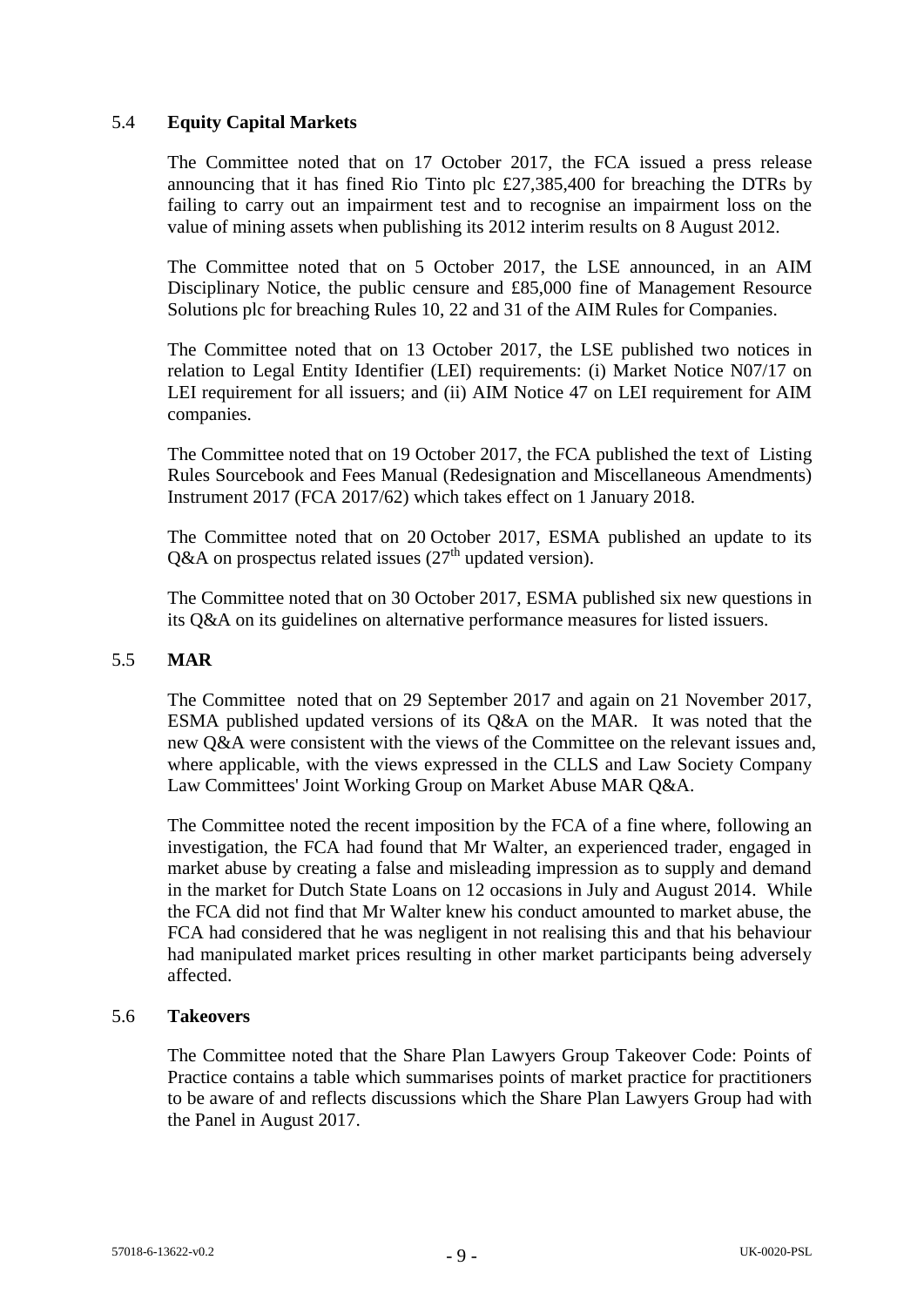The Committee noted two recent takeovers undertaken by way of scheme of arrangement where the Court was asked to consider issues relating to class composition (no judgments available): Jimmy Choo and Imagination Technologies

The Committee noted that on 29 September 2017, the Takeover Panel published Panel Statement 2017/19 with details of three new checklists that have been published by the Panel Executive and which are available on the Takeover Panel website for use with immediate effect.

## 5.7 **Miscellaneous**

The Committee noted that on 4 October 2017, the Home Office published an updated version of its statutory guidance for commercial organisations on the human trafficking and slavery statement they are required to make each year under s.54 Modern Slavery Act 2015 (guidance entitled: "Transparency in Supply Chains etc.: A practical guide").

The Committee noted that on 16 November 2017, the Finance (No.2) Act 2017 received Royal Assent and that clause 65 and Schedule 16 introduce a new penalty for any person who enables the use of abusive tax avoidance arrangements, which are later defeated. The Committee also noted that HMRC has published draft guidance on penalties for enablers of defeated tax avoidance.

## 5.8 **Cases**

The Committee noted the following cases:

(a) *VB Football Assets v (1) Blackpool Football Club (Properties) Limited (2) Owen Oyston (3) Karl Oyston (4) Blackpool Football Club Limited [2017] EWHC 2767 (Ch)*. In an unfair prejudice case brought by VB Football Assets, the High Court considered whether the affairs of Blackpool FC had been conducted by the respondents to the unfair prejudice of the interests of VB Football Assets (a 20% shareholder). The acts complained of were that: (i) substantial payments were made out of Blackpool FC which were improper and there was failure by Blackpool FC to pay dividends; (ii) VB Football Assets was excluded from the management of Blackpool FC and decisions which should have been made by the board, were made outside board meetings; and (iii) the adoption of new articles of association by Blackpool FC was unfairly prejudicial. The High Court held that the conduct referred to in (i) and (ii) was unfairly prejudicial to the interests of VB Football Assets (however, not the conduct referred to in (iii)). In relation to (i), a number of payments that were made to Oyston controlled group companies were held to be disguised dividends. In relation to these the High Court held that: (a) the true nature of one loan was a disguised distribution as the payment was not for the benefit of Blackpool FC; (b) another loan should be re-classified as a disguised dividend due to the terms of the loan being sufficiently uncommercial; (c) two payments were disguised distributions where Blackpool FC was under no obligation to make the payments and from which it derived no benefit; and (d) a further payment was essentially gratuitous (rather than a payment for past services) and in essence a disguised dividend. The High Court also held that a failure to pay dividends can only be regarded